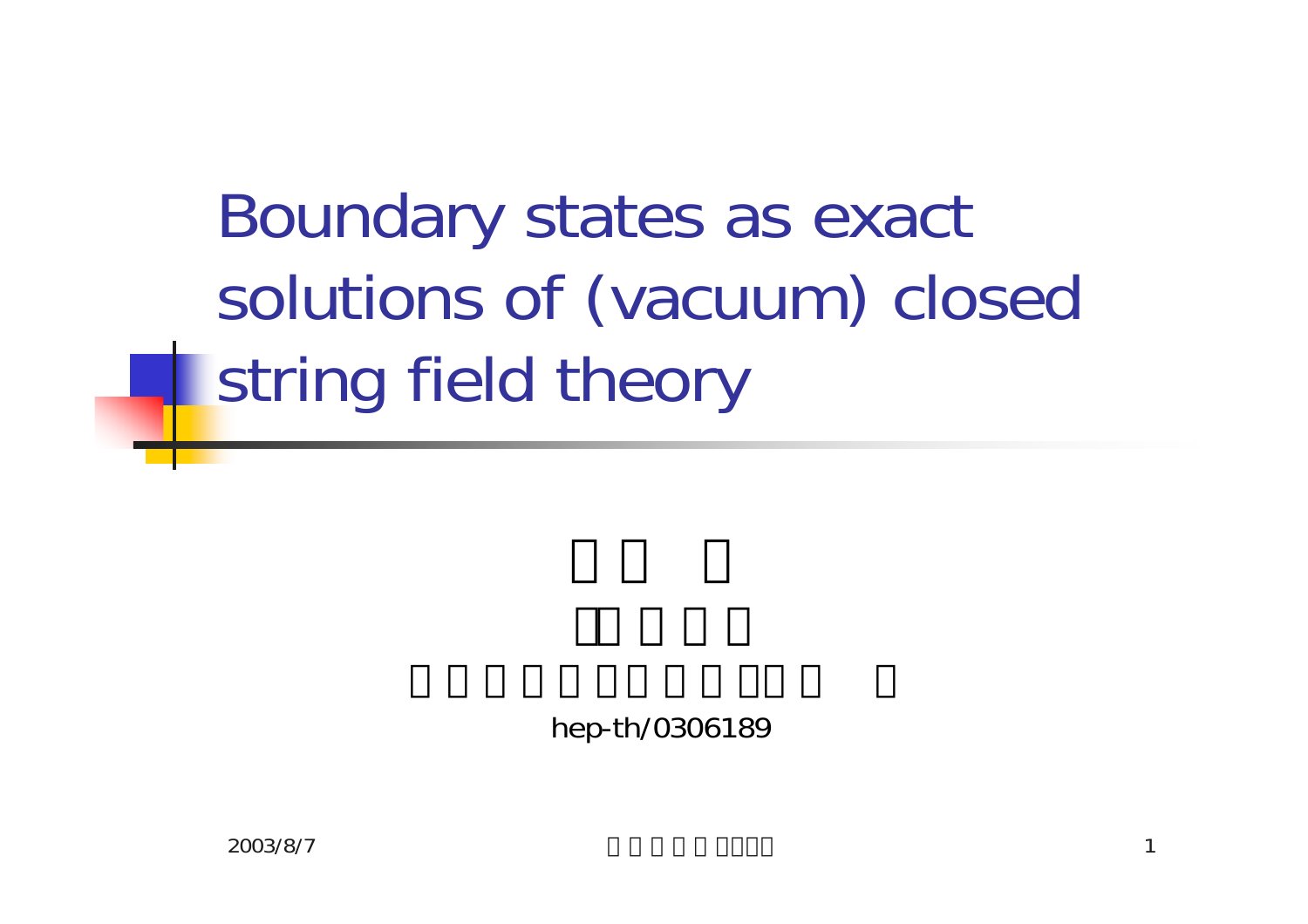# Introduction

**String field theory** 

**■ Sen** 

S = 
$$
\frac{1}{2}\Psi \cdot Q_B \Psi + \frac{1}{3}\Psi \cdot \Psi
$$
 D-brane  
\nVSFT conjecture [Rastelli-Sen-Zwiebach]  
\nS =  $\frac{1}{2}\Psi \cdot Q\Psi + \frac{1}{3}\Psi \cdot \Psi$  V sliver, butterfly,...  
\nD-brane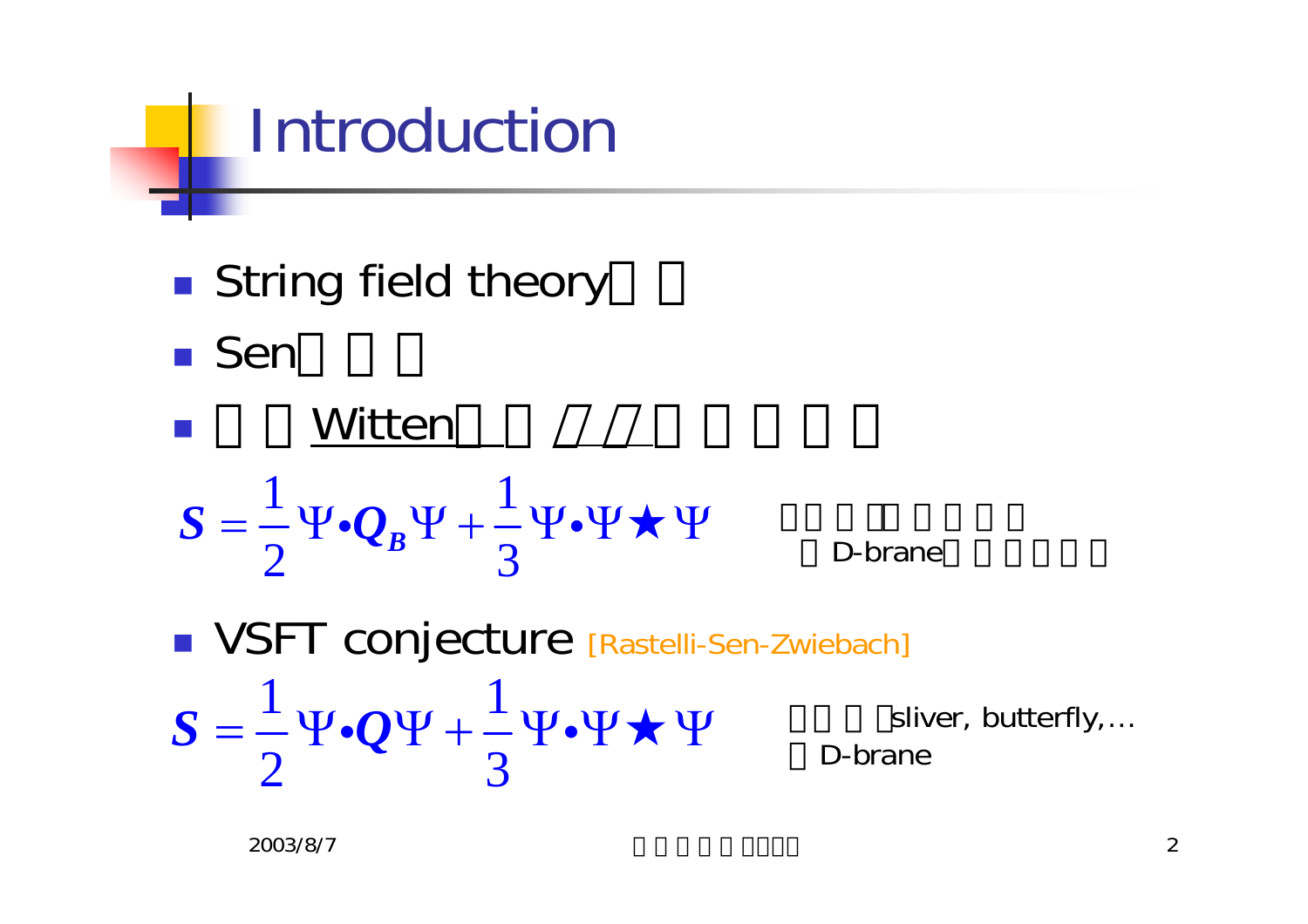

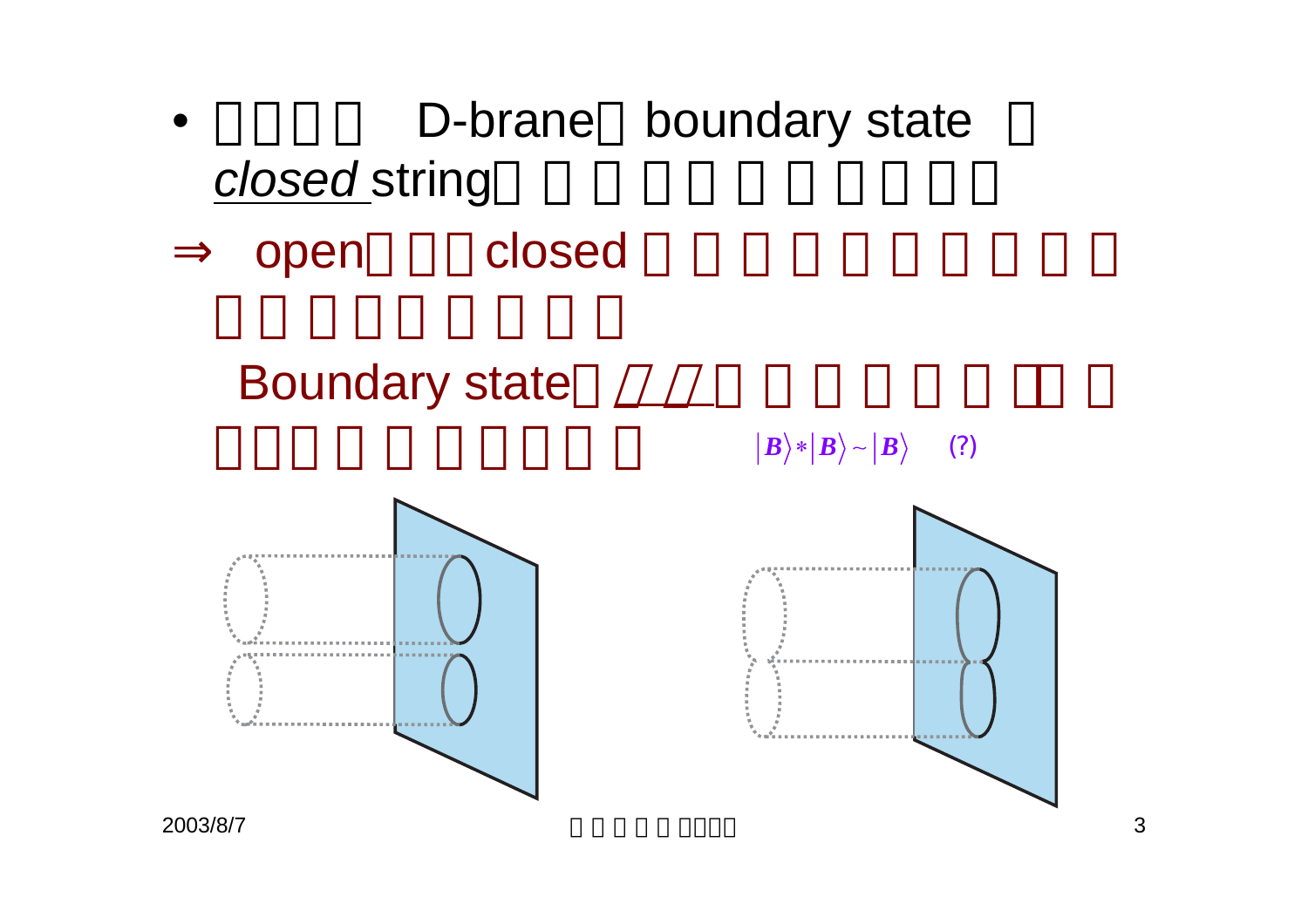

HIKKO( - - - - -Phys.Rev.D35(1987)1318

$$
S = \frac{1}{2} \Phi \cdot Q_B \Phi + \frac{1}{3} \Phi \cdot \Phi * \Phi
$$

light-cone

П

■ 3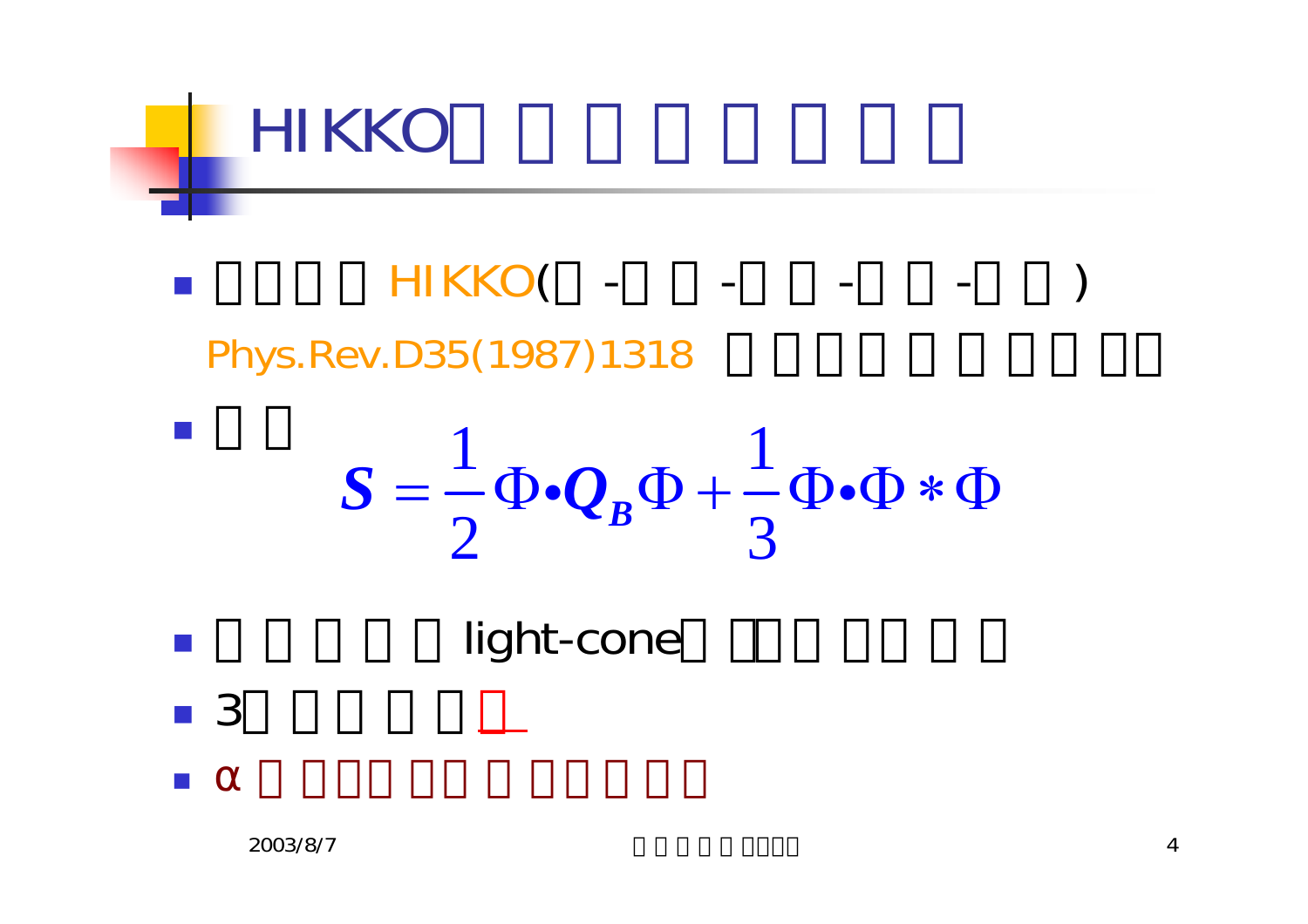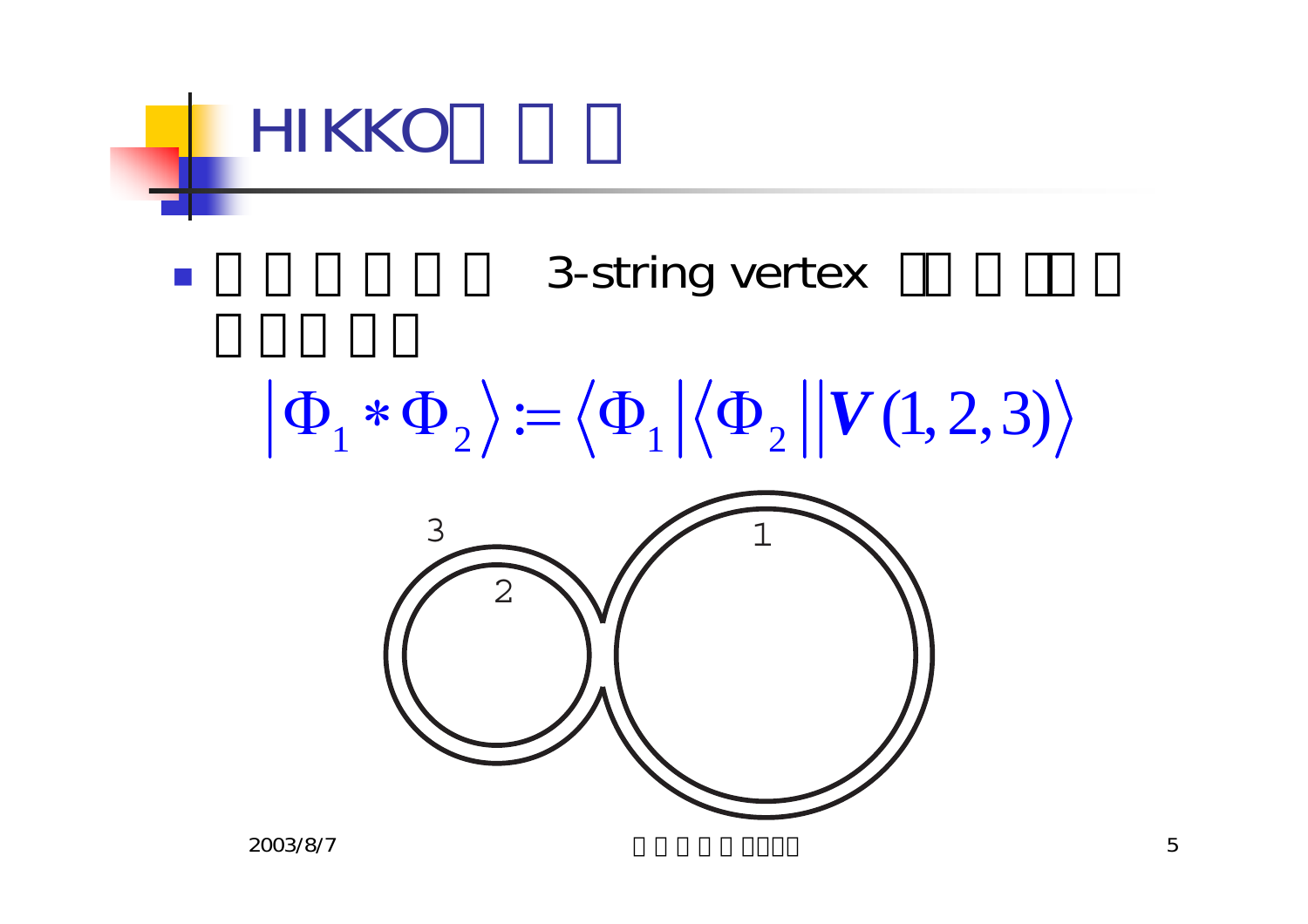#### Neumann

$$
\begin{split} \left| V(1,2,3) \right\rangle &= \delta(1,2,3) \left[ \mu(1,2,3) \right]^2 \, \mathcal{P}_{123} \prod \left( 1 + \frac{w_I \overline{c}_0^{(r)}}{\sqrt{2}} \right) \exp F(1,2,3) \left| \, p_r, \alpha_r \right\rangle, \\ F(1,2,3) &= \sum \tilde{N}_{mn}^{rs} \left( \frac{1}{2} a_{-m}^{(\pm)(r)} a_{-n}^{(\pm)(s)} + \sqrt{m} \alpha_r c_{-m}^{(\pm)(r)} \left( \sqrt{n} \alpha_s \right)^{-1} \overline{c}_{-n}^{(\pm)(s)} \right) \\ &\quad + \frac{1}{2} \sum \tilde{N}_n^r a_{-n}^{(\pm)(r)} \mathbf{P} - \frac{\tau_0}{4 \alpha_1 \alpha_2 \alpha_3} \mathbf{P}^2, \cdots \end{split}
$$

αNeumann

light-cone SFT Neumann

[Green-S chwarz,N PB218(1983)43,...]

2003/8/7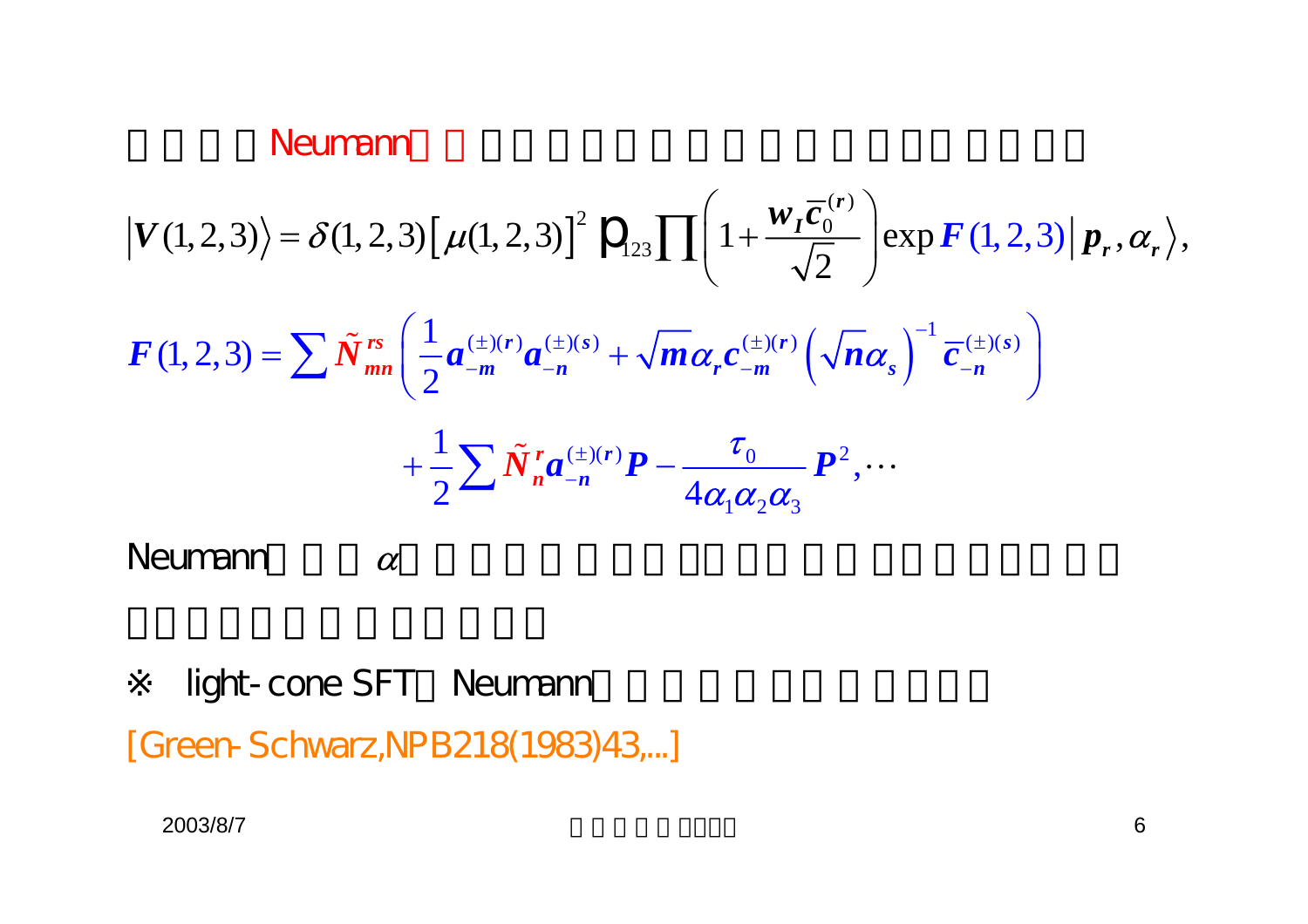## Boundary state

■ Boundary state (Dp-brane)  $\langle \sigma_{c}\left(\bm{\sigma}\right)\bigr|\bm{\mathit{B}}\bigr\rangle\!=\!\pi_{\overline{c}}\left(\bm{\sigma}\right)\bigr|\bm{\mathit{B}}\bigr\rangle\!=\!0.$  $\langle \pi X^i(\sigma) | B \rangle = x^i | B \rangle,$  : Dirichlet  $\langle (P_{\mu}(\sigma) - F_{\mu\nu}X^{\prime\nu}(\sigma))|B \rangle = 0$  $\pi_{c}(\sigma)|B\rangle = \pi_{c}(\sigma)|B\rangle = 0$  : ghost ν  $\mathcal{F}_{\mu}(\boldsymbol{\sigma})-\boldsymbol{F}_{\mu\nu}\boldsymbol{X}^{\top}\left(\boldsymbol{\sigma}\right))|\boldsymbol{\mathcal{B}}\big>=0$ ′ $I^{\prime\prime}(\boldsymbol{\sigma})\rangle|\boldsymbol{B}\rangle=0$  : Nuemann ,

**• Physical** 

ghost zeromode

$$
\left| \Phi_B \right\rangle = \exp \left( \sum \left( -a_{-n}^{(+)} O a_{-n}^{(-)} + c_{-n}^{(+)} \overline{c}_{-n}^{(-)} + c_{-n}^{(-)} \overline{c}_{-n}^{(+)} \right) \right) \overline{c}_0 \left| p_{\mu} = 0, x^i, \alpha \right\rangle,
$$
  

$$
O = (1 + F)^{-1} (1 - F):
$$

.<br>ا  $\overline{\phantom{a}}$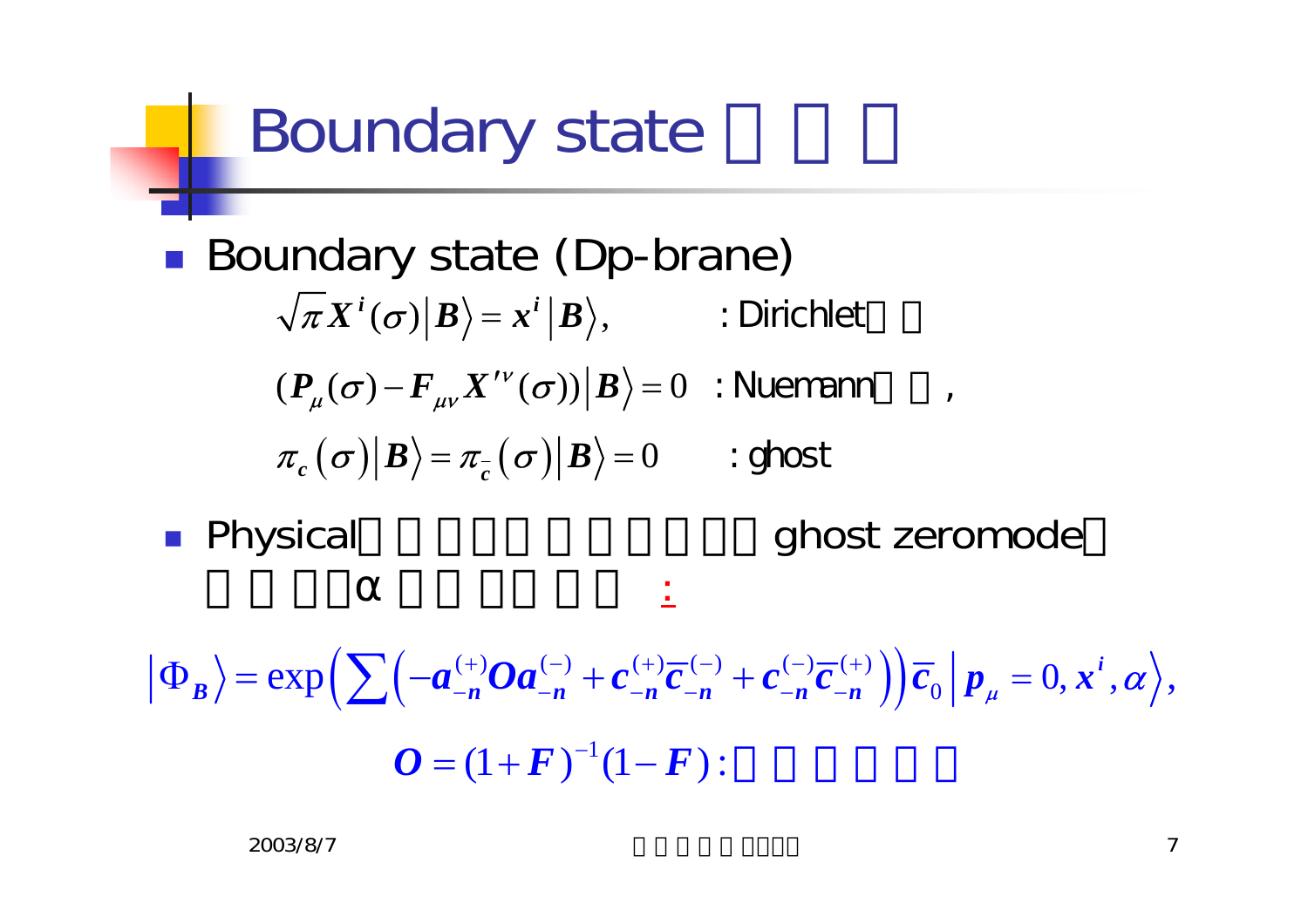$$
(e^{-\lambda_i a^{\dagger}} | \Phi_B(\alpha_1) \rangle) * (e^{-\lambda_2 a^{\dagger}} | \Phi_B(\alpha_2) \rangle)
$$
  
\n
$$
\int \langle -p_{1,} -\alpha_1 | \overline{c}_0^{(1)} \langle -p_2, -\alpha_2 | \overline{c}_0^{(2)} e^{\frac{1}{2} a M a + \lambda^{\theta} a} e^{c M_g \overline{c}} | V(1,2,3) \rangle
$$
  
\n
$$
= [\mu(1,2,3)]^2 \det^{-1/2} (1-MN) \det(1+N_g M_g)
$$
  
\n
$$
\times \rho \oint \frac{d\theta_1}{2\pi} \frac{d\theta_2}{2\pi} e^{E_m} \left( \frac{\partial}{\partial \overline{c}_0} + \cdots \right) e^{E_g} \overline{c}_0 | p_1 + p_2, \alpha_1 + \alpha_2 \rangle
$$
  
\n
$$
E_m = \frac{1}{2} a^{\dagger} \tilde{N}^{33} a^{\dagger} + \frac{1}{2} \tilde{N}^3 (a^{(+) \dagger} + a^{(-) \dagger}) P - \frac{\tau_0}{\alpha_1 \alpha_2 \alpha_3} P^2
$$
  
\n
$$
+ \frac{1}{2} (a^{\dagger} \tilde{N}^{3 \dagger} + P \tilde{N}^{\dagger} / 2) M (1 - NM)^{-1} (\tilde{N}^{3} a^{\dagger} + \tilde{N}^{\dagger} P / 2)
$$
  
\n
$$
+ \frac{1}{2} \lambda^{\theta} (1 - NM)^{-1} (\tilde{N}^{3} a^{\dagger} + \tilde{N}^{\dagger} P / 2) + \frac{1}{2} \lambda^{\theta} N (1 - MN)^{-1} \lambda^{\theta},
$$
  
\n
$$
E_g = \cdots, \qquad [M, N] = 0, \quad M^2 = 1
$$

2003/8/7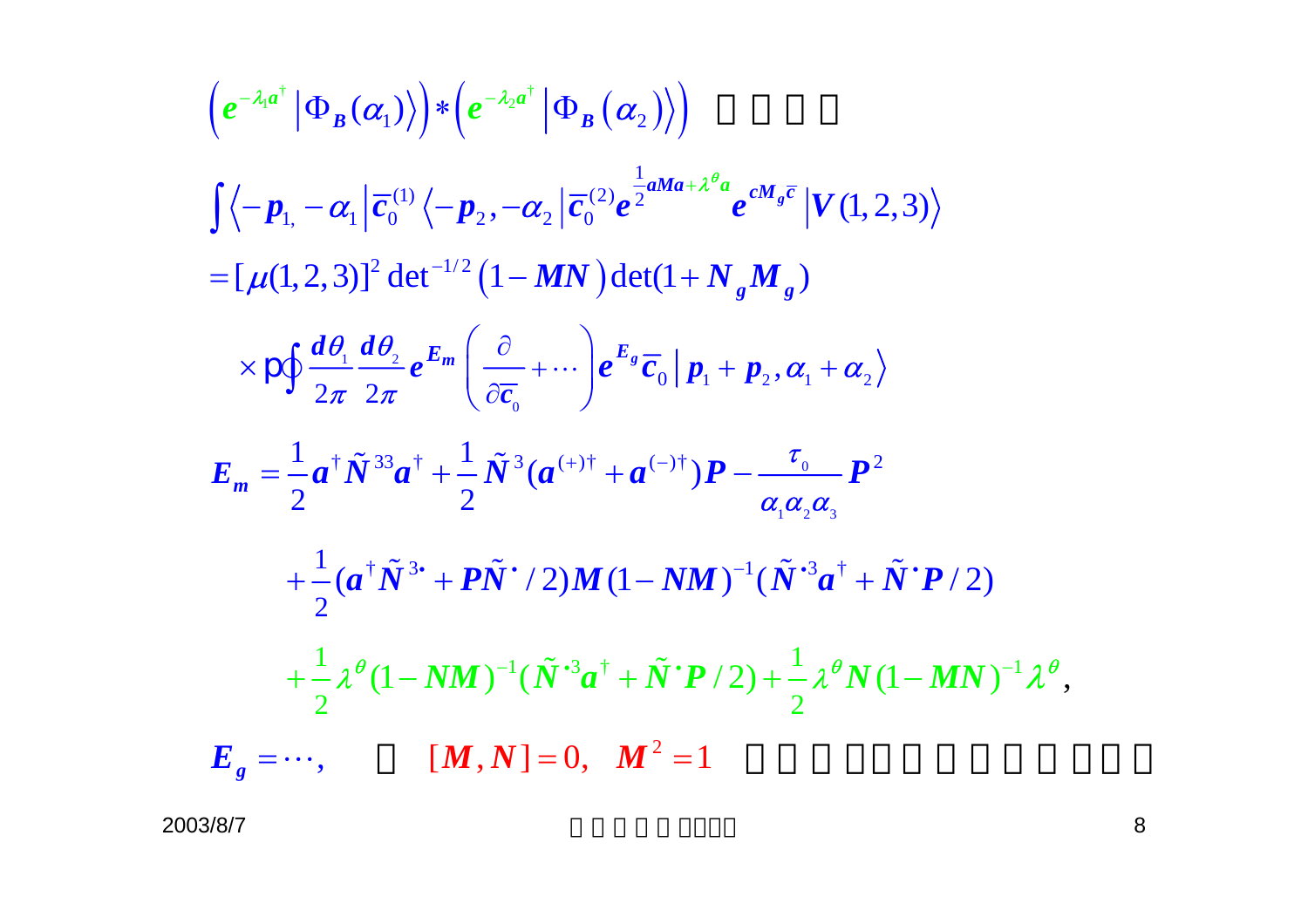$$
\frac{\Phi_B}{\left|\Phi_B(\alpha_1) * \Phi_B(\alpha_2)\right| = c_B \left|\Phi_B(\alpha_1 + \alpha_2)\right|},
$$
  

$$
c_B = V_{d-p-1} \mu(1,2,3)^2 \left[\det(1-(\tilde{N}^{33})^2)\right]^{-\frac{d-2}{2}} \frac{\partial}{\partial \overline{c_0}}
$$

• open VSFT closed VSFT `boundary state D-brane '

•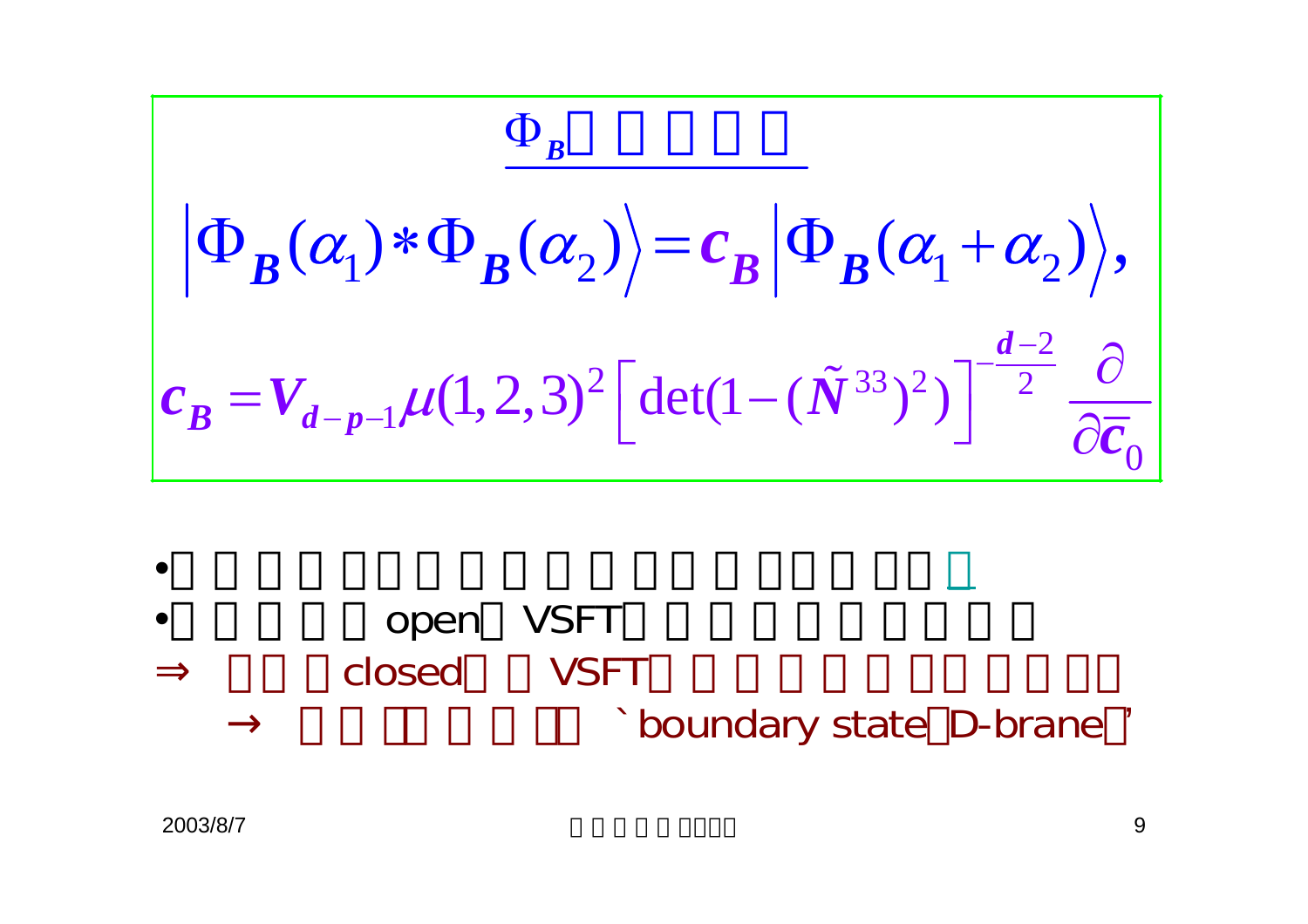

 $\mathbb{R}^3$ 

#### variation:

1 <sup>2</sup> <sup>1</sup> <sup>2</sup> <sup>1</sup> <sup>2</sup> () ( ) ( () ( ) ) *<sup>B</sup> BB BB <sup>B</sup>* δ <sup>Φ</sup> <sup>+</sup> <sup>Φ</sup> =Φ+ <sup>α</sup> δ δα ∗Φ <sup>Φ</sup> <sup>∗</sup> <sup>α</sup> <sup>α</sup> <sup>α</sup> <sup>α</sup> *<sup>c</sup>*

D-branetachyon vector

open VSFT [Hata-Kawano 2001 ]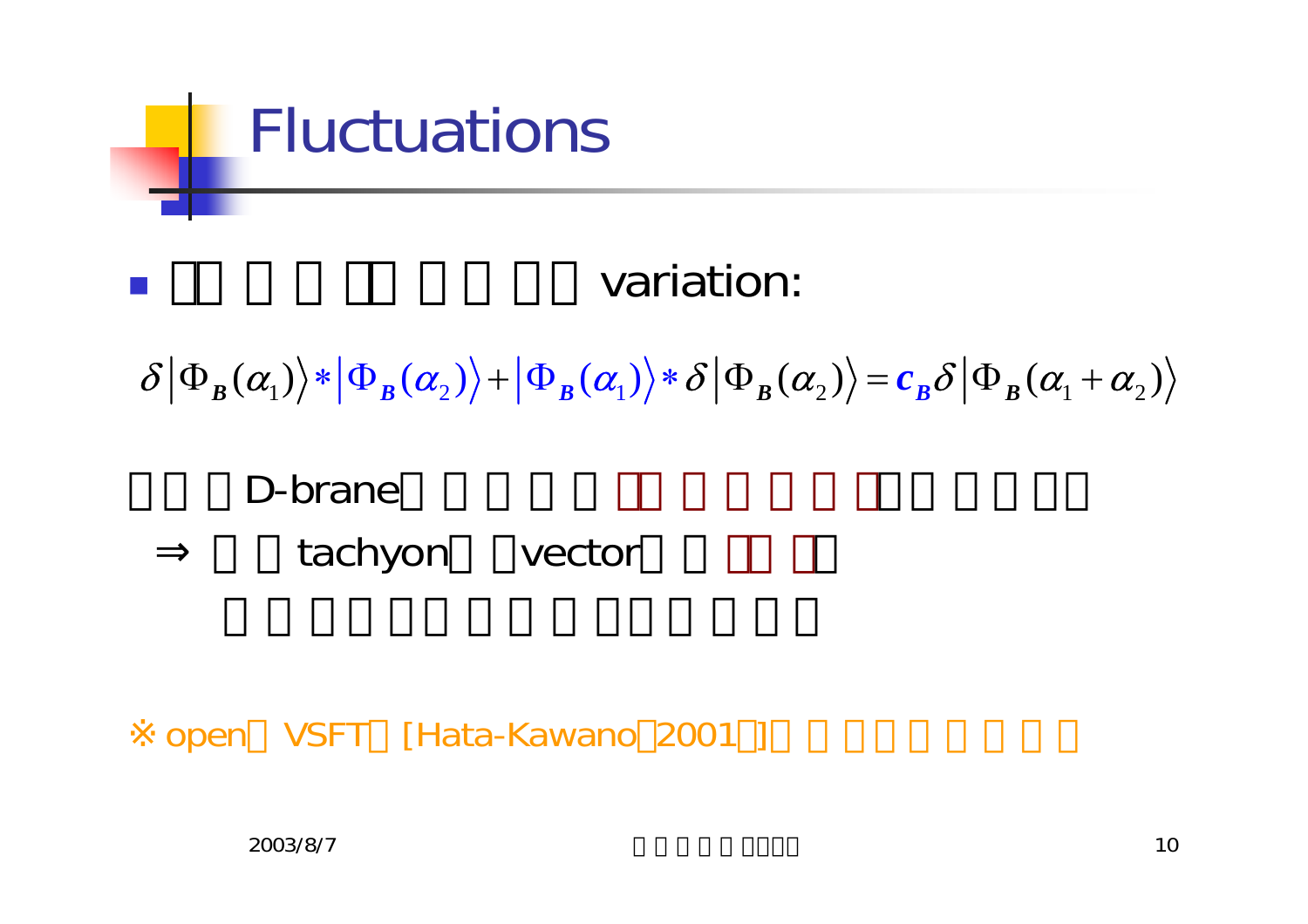#### • tachyon

$$
\delta_T | \Phi_B(\alpha) \rangle = \oint \frac{d\sigma}{2\pi} e^{ik_\mu \sqrt{\pi} X^\mu(\sigma)} | \Phi_B(\alpha) \rangle,
$$

 $k_{\nu}G^{\mu\nu}k_{\nu}=2,$ µν  $\mu$   $\mu$  $= 2$ , open string tachyon on-shell

$$
G^{\mu\nu} = \left[ \left( 1 + F \right)^{-1} \eta \left( 1 - F \right)^{-1} \right]^{\mu\nu}
$$
 open string metric

tachyon mass Neumann

$$
\exp\left[\lim_{L\to\infty}\left(\sum_{m=1}^{L}\frac{1}{m}-\sum_{p=1}^{2L}\frac{1}{p}\right)\frac{1}{2}k_{\mu}G^{\mu\nu}k_{\nu}\right]=\frac{1}{2}
$$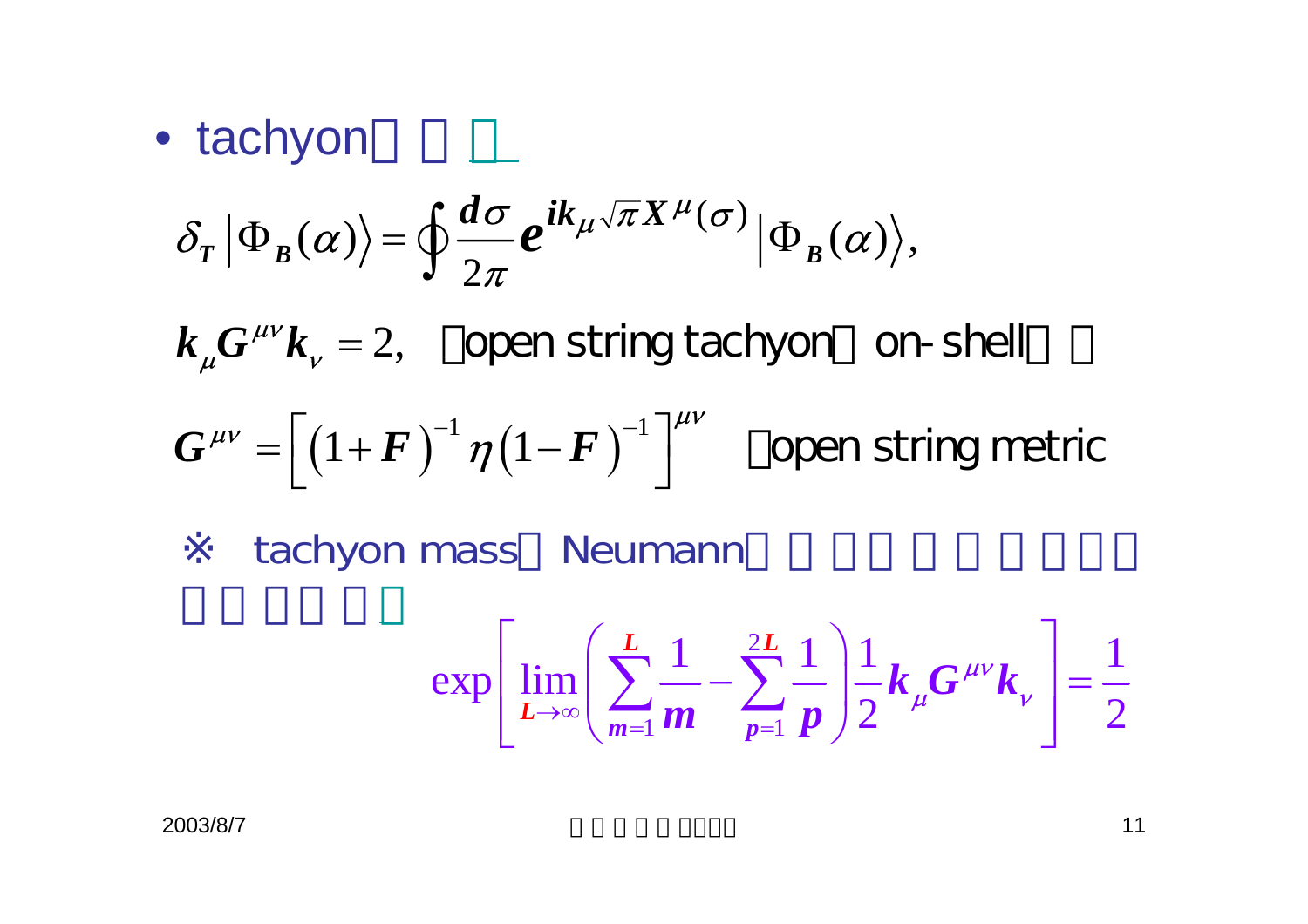#### • vector

$$
\delta_V | \Phi_B(\alpha) \rangle = \oint \frac{d\sigma}{2\pi} \zeta_V \sqrt{\pi} \partial_\sigma X^\nu(\sigma) e^{ik_\mu \sqrt{\pi} X^\mu(\sigma)} | \Phi_B(\alpha) \rangle,
$$

 $k_{\mu}G^{\mu\nu}k_{\nu}=0,$ µν  $\mu$   $\cdots$   $\mu$  $= 0$ , massless vector on-shell

transversality 
$$
\zeta \cdot k = 0
$$
  
vector  $\zeta_{\mu} \rightarrow \zeta_{\mu} + \varepsilon k_{\mu}$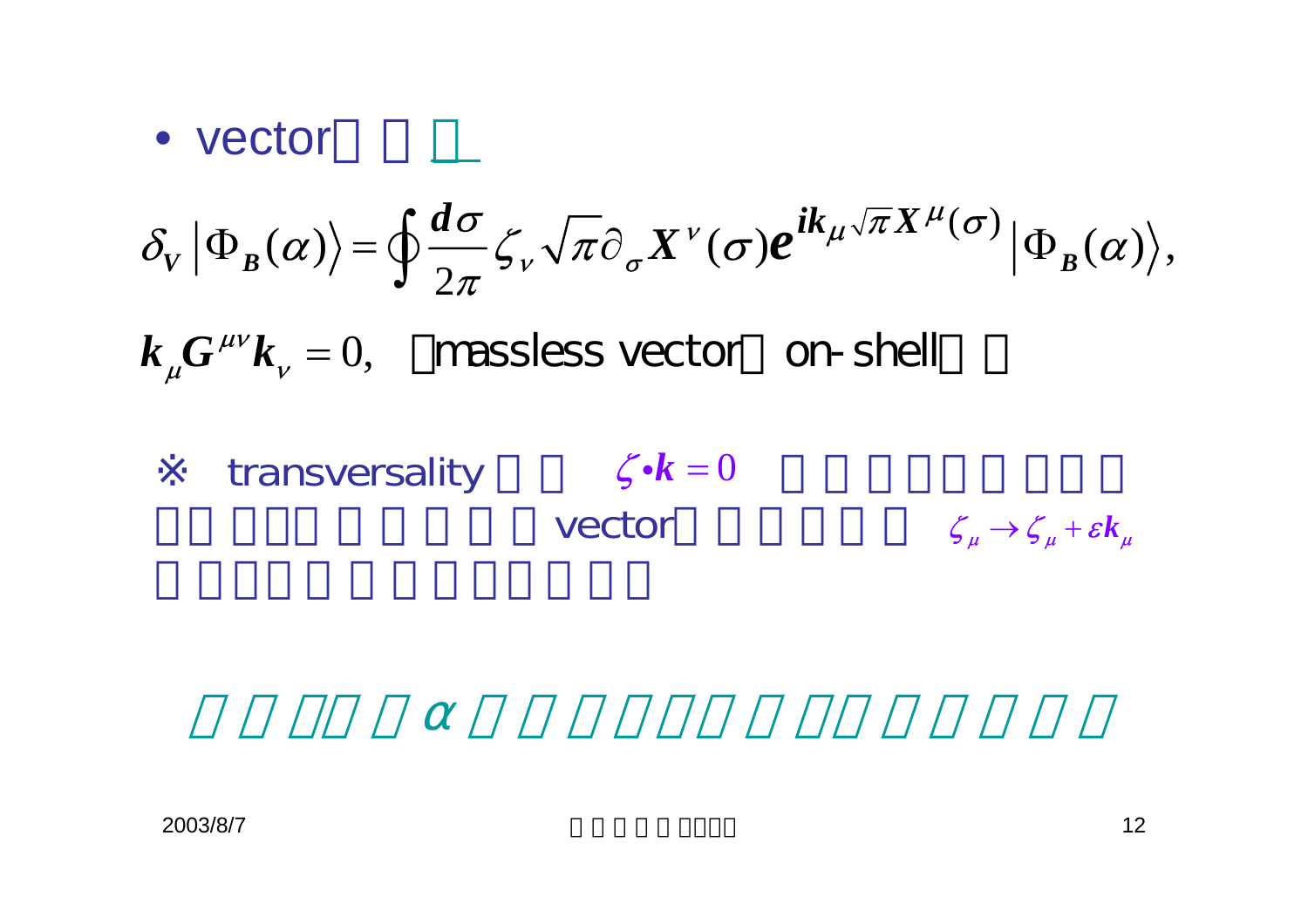#### Discussion ■ open VSFT <u>…</u> 2 02 0 $(\alpha) \Phi_{R}(\alpha),$ ˆ $Q_{\text{new}} = \alpha^2 \frac{Q}{\gamma - 1} + 2\Phi_B$  $\delta \Phi = 0$   $\delta_T \hat{\Phi}_B^{\phantom{\dagger}}, \delta_V^{\phantom{\dagger}} \hat{\Phi}_B^{\phantom{\dagger}}, \cdots$  $1$ ,  $2$ ,  $1$ 2 3ˆ $\Phi_B = \int d\alpha f(\alpha) \Phi_B(\alpha)$  $\boldsymbol{\mathcal{Q}}_\text{new}$  $HIKKO$  closed SFT :  $S = -\Phi \cdot Q\Phi + -\Phi \cdot \Phi * \Phi$ *Q c c* α α  $=\boldsymbol{\alpha}^{2}\,\frac{\partial}{\partial\overline{\boldsymbol{c}}}$  $=\alpha^2\frac{\partial}{\partial x^2}+2\hat{\Phi}_R*$  $\widehat{O}$ D-brane)  $\hat{\Phi}_B = \int d\alpha f(\alpha) \Phi$  $\boldsymbol{0} = \boldsymbol{\alpha}^2$   $\equiv$  closed VSFT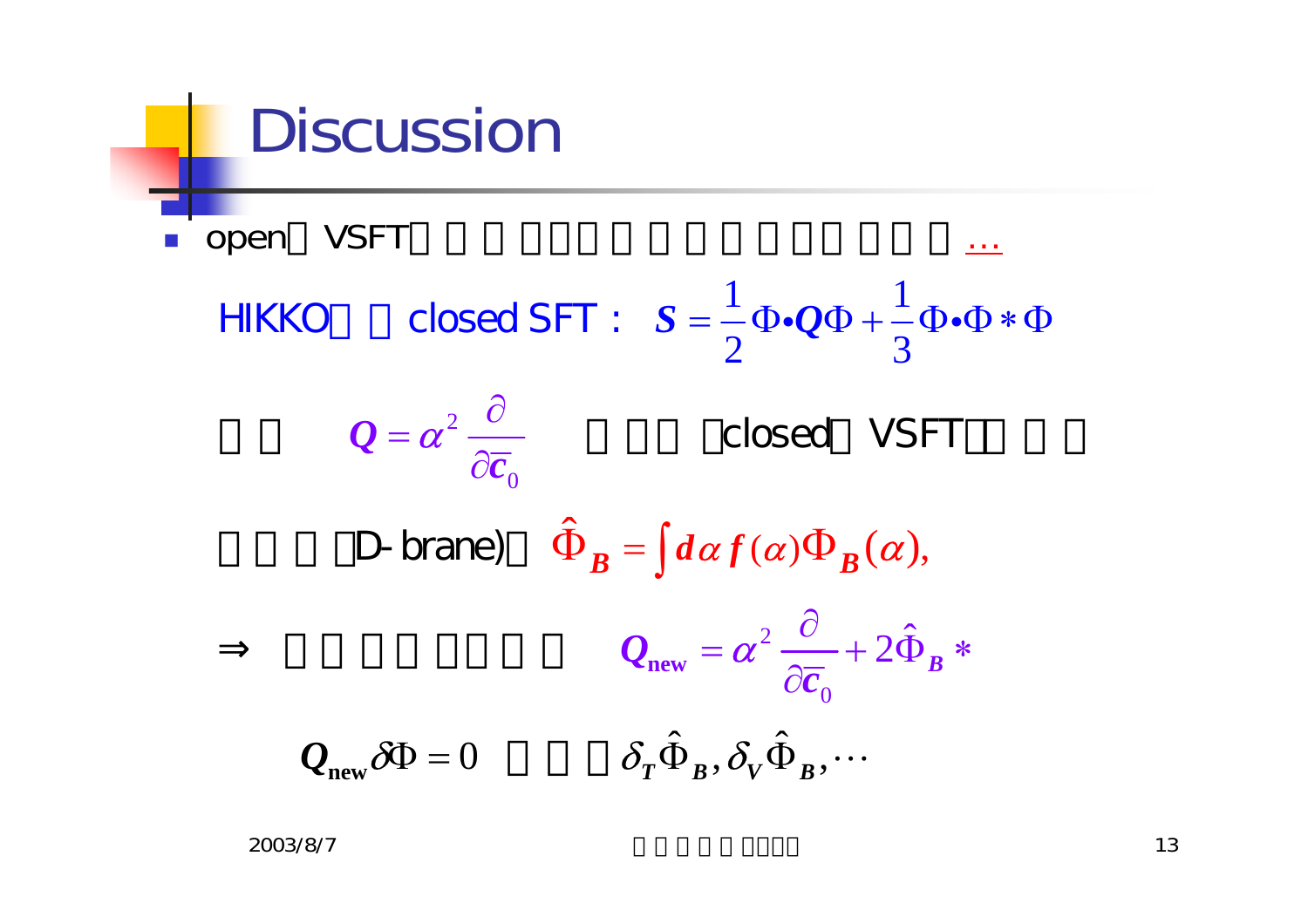$$
\bullet \qquad \qquad \text{HIKKO} \qquad \qquad Q = Q_B^{\text{closed}}
$$

### VSFT Q: pure ghost closed propagator

 $\bullet$ pre-geometrical [HIKKO 1986 ], Hashimoto-Hata 1997,

open-closed [Asakawa-Kugo-Takahashi <sup>1998</sup> ]

$$
Spre = \frac{1}{3} \Phi \cdot \Phi * \Phi,
$$
  
\n
$$
SHH = \frac{1}{2} \Phi \cdot Q_B^{closed} \Phi + \frac{1}{3} \Phi \cdot \Phi * \Phi + B(F) \cdot \Phi + I(F),
$$
  
\n
$$
Sopen-closed = S[\Psi, \Phi]
$$

•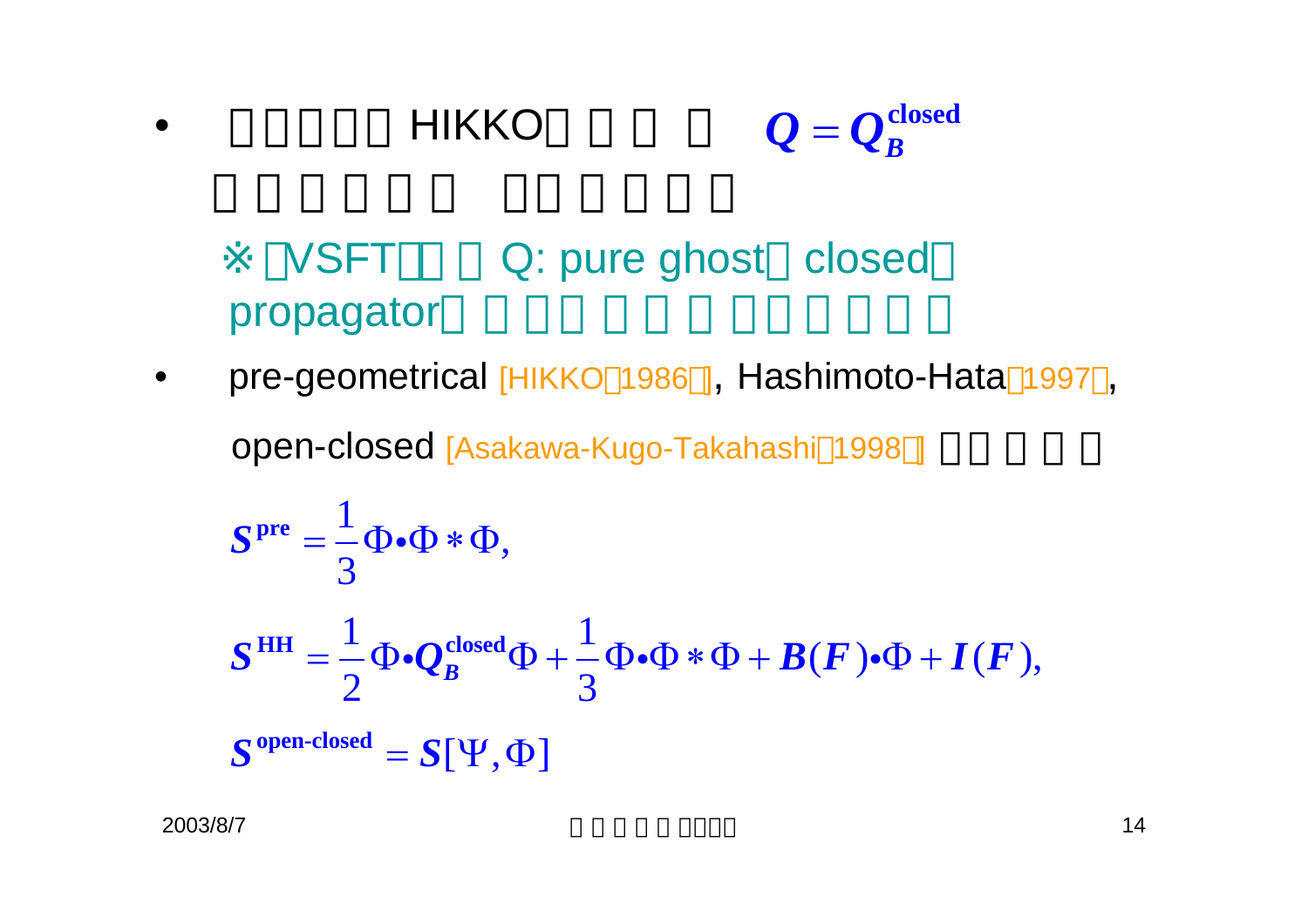• Non-polynomial closed SFT [Saadi-Zwiebach] … 3-string vertex [Kugo-Suehiro] HIKKO4-string vertex  $\lim_{L\to\infty} \det_L^{-d/2} \left( 1 - M_0^2 \right) \det_L (1 - X_0^2) \left( 2\pi \right)^{Ld} \left( \delta(0) \right)^{2L(d-2)}$  $0\ ^{\bullet}0$  $\mathbf{B}$   $\mathbf{B}$   $\mathbf{B}$   $\mathbf{C}$   $\mathbf{C}$   $\mathbf{O}$   $\mathbf{O}$   $\mathbf{B}$   $\mathbf{B}$   $\mathbf{B}$  $\lim_{d-p-1} \lim_{L \to \infty} \det L^{-d/2} \left(1 - M_0^2 \right) \det_L (1 - X_0^2) \left(2\pi\right)^{Ld} \left(\delta(0)\right)^{2L(d)}$  $C = V_{d-n-1}$  lim det<sub>1</sub><sup>-d/2</sup> (1– $M_0^2$ ) det<sub>1</sub> (1– $X_0^2$ )(2 $\pi$ )<sup>-d</sup> ( $\delta(0)$ )<sup>-d(a–</sup>  $\langle \Phi_n * \Phi_n \rangle = Cc_0^+b_0^- \langle \Phi_n |$  $^{-p-1}$   $L\rightarrow \infty$  $= V_{J_{n-1}}$  IIIII QU $_{I_{L}}$   $=$   $\left[1 - I_{L_{\alpha}}\right]$  QU $_{L_{L}}$  ( $1 - I_{L_{\alpha}}$ 

• super boundary state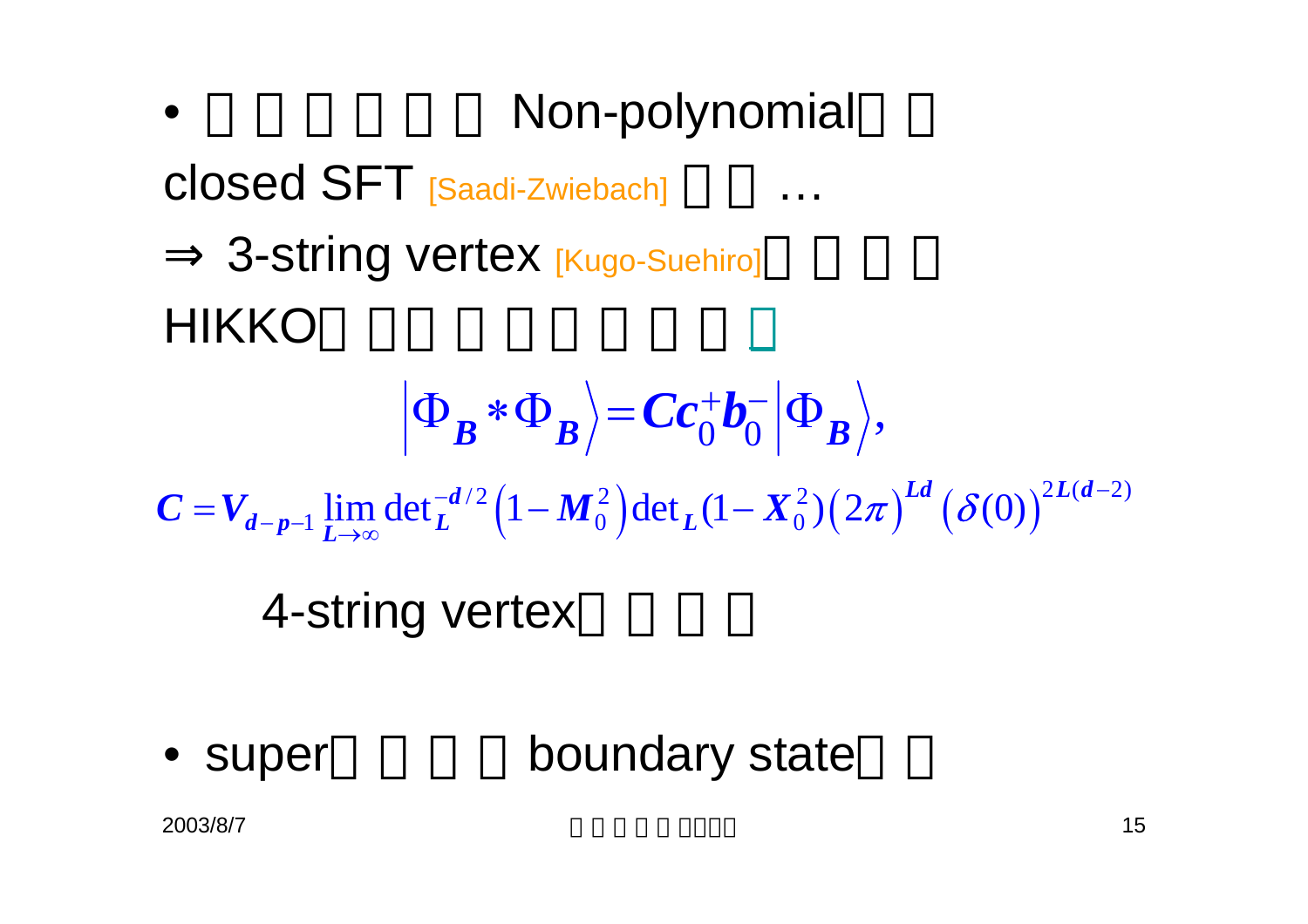

#### convention



 $\mathcal{Q}_{_{\boldsymbol{B}}}|\boldsymbol{B} \rangle$   $=$   $0.$ =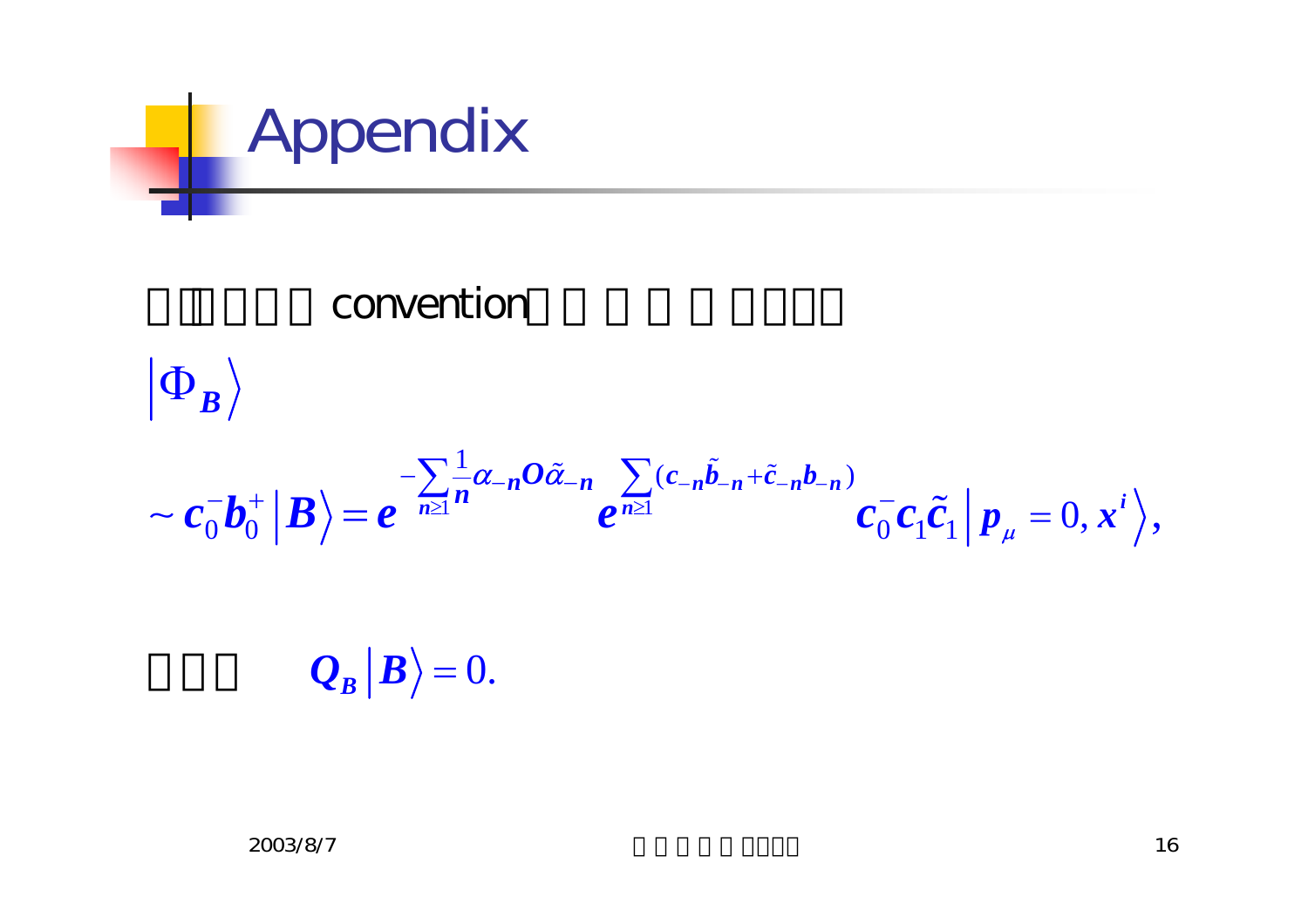#### convention

$$
\frac{\partial}{\partial \overline{c}_0} \Phi_B(\alpha) \cdot \Phi(\alpha_3)
$$
\n
$$
\sim 2\pi \delta(\alpha + \alpha_3) \Big\langle I[c_0^+ b_0^- \Phi_B] \Phi \Big\rangle = 2\pi \delta(\alpha + \alpha_3) \Big\langle I[\Phi] B \Big\rangle,
$$
\n
$$
(\Phi_B(\alpha_1) * \Phi_B(\alpha_2)) \cdot \Phi(\alpha_3)
$$
\n
$$
\sim 2\pi \delta(\alpha_1 + \alpha_2 + \alpha_3) \Big\langle h_1[b_0^- \Phi_B] h_2[b_0^- \Phi_B] h_3[b_0^- \rho \Phi] \Big\rangle
$$
\n
$$
= 2\pi \delta(\alpha_1 + \alpha_2 + \alpha_3) \Big\langle h_1[b_0^+ B] h_2[b_0^+ B] h_3[b_0^- \rho \Phi] \Big\rangle.
$$